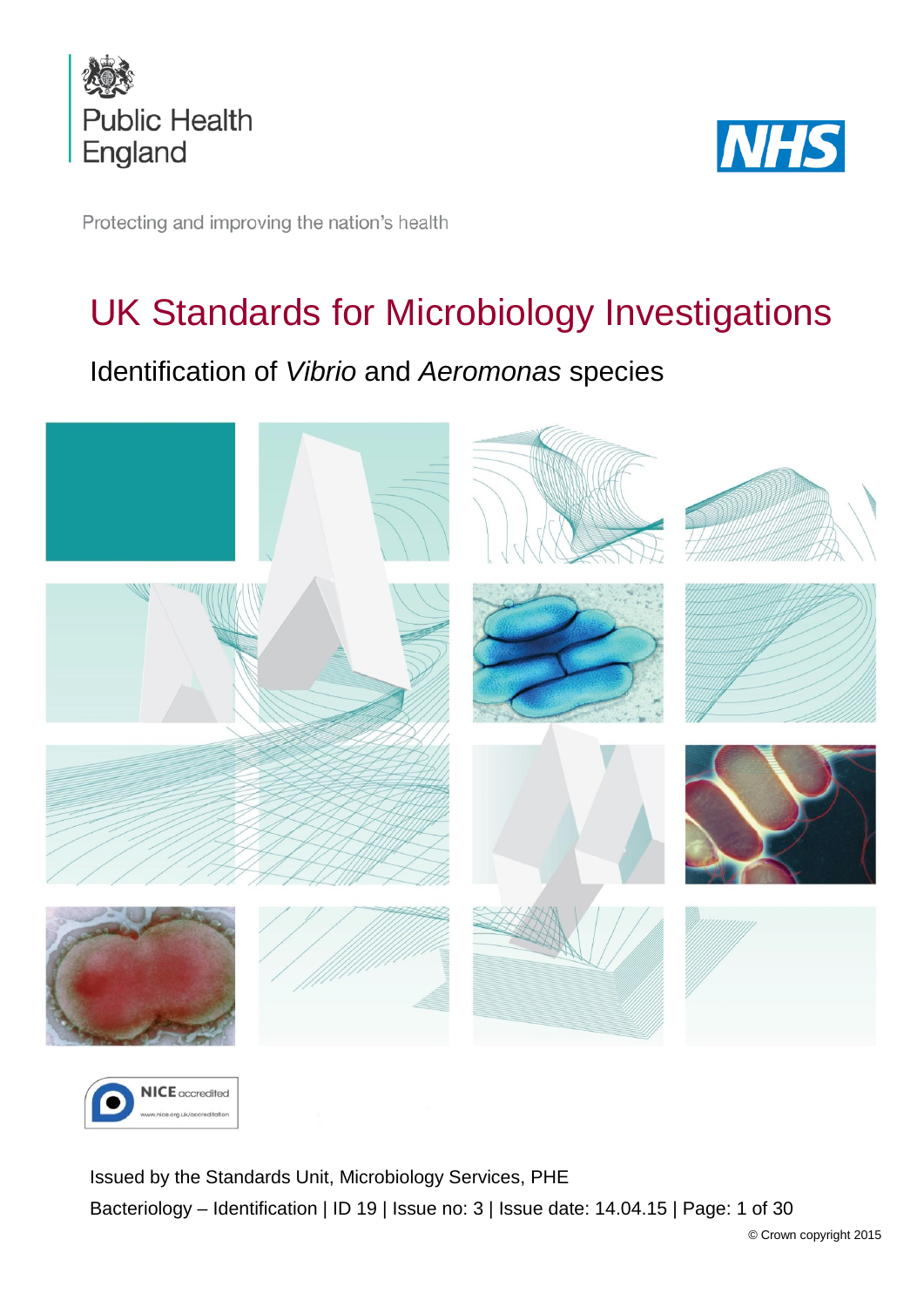# **Acknowledgments**

UK Standards for Microbiology Investigations (SMIs) are developed under the auspices of Public Health England (PHE) working in partnership with the National Health Service (NHS), Public Health Wales and with the professional organisations whose logos are displayed below and listed on the website [https://www.gov.uk/uk](https://www.gov.uk/uk-standards-for-microbiology-investigations-smi-quality-and-consistency-in-clinical-laboratories)[standards-for-microbiology-investigations-smi-quality-and-consistency-in-clinical](https://www.gov.uk/uk-standards-for-microbiology-investigations-smi-quality-and-consistency-in-clinical-laboratories)[laboratories.](https://www.gov.uk/uk-standards-for-microbiology-investigations-smi-quality-and-consistency-in-clinical-laboratories) SMIs are developed, reviewed and revised by various working groups which are overseen by a steering committee (see [https://www.gov.uk/government/groups/standards-for-microbiology-investigations](https://www.gov.uk/government/groups/standards-for-microbiology-investigations-steering-committee)[steering-committee\)](https://www.gov.uk/government/groups/standards-for-microbiology-investigations-steering-committee).

The contributions of many individuals in clinical, specialist and reference laboratories who have provided information and comments during the development of this document are acknowledged. We are grateful to the Medical Editors for editing the medical content.

For further information please contact us at:

Standards Unit Microbiology Services Public Health England 61 Colindale Avenue London NW9 5EQ

E-mail: [standards@phe.gov.uk](mailto:standards@phe.gov.uk)

Website: [https://www.gov.uk/uk-standards-for-microbiology-investigations-smi-quality](https://www.gov.uk/uk-standards-for-microbiology-investigations-smi-quality-and-consistency-in-clinical-laboratories)[and-consistency-in-clinical-laboratories](https://www.gov.uk/uk-standards-for-microbiology-investigations-smi-quality-and-consistency-in-clinical-laboratories)

PHE Publications gateway number: 2015013

UK Standards for Microbiology Investigations are produced in association with:



Logos correct at time of publishing.

Bacteriology – Identification | ID 19 | Issue no: 3 | Issue date: 14.04.15 | Page: 2 of 30 UK Standards for Microbiology Investigations | Issued by the Standards Unit, Public Health England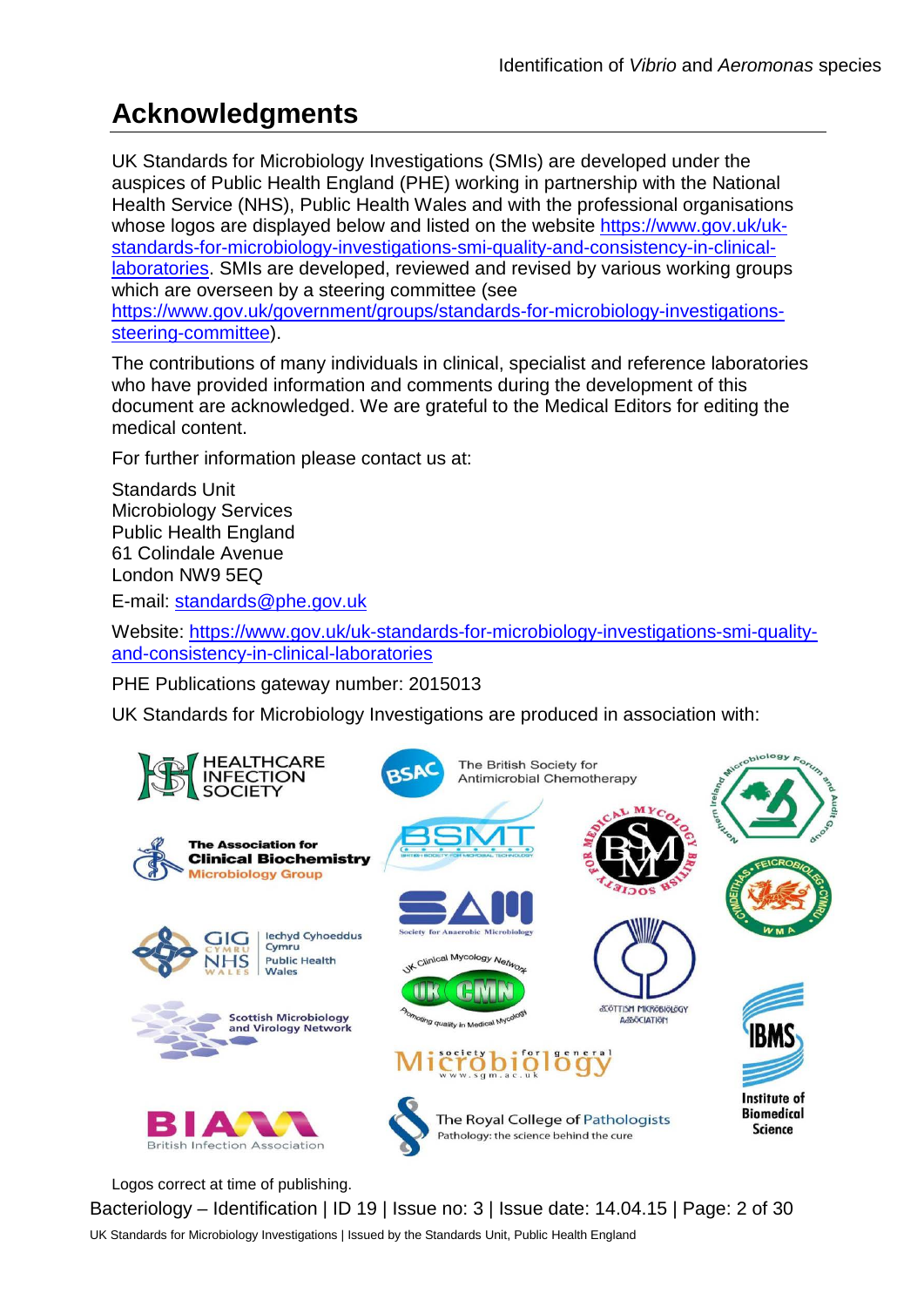# **Contents**

| UK STANDARDS FOR MICROBIOLOGY INVESTIGATIONS: SCOPE AND PURPOSE 6 |                                                   |  |  |  |
|-------------------------------------------------------------------|---------------------------------------------------|--|--|--|
|                                                                   |                                                   |  |  |  |
|                                                                   |                                                   |  |  |  |
|                                                                   |                                                   |  |  |  |
| 1                                                                 |                                                   |  |  |  |
| $\overline{2}$                                                    |                                                   |  |  |  |
| 3                                                                 |                                                   |  |  |  |
| 4A                                                                |                                                   |  |  |  |
| 4B                                                                |                                                   |  |  |  |
| 5                                                                 |                                                   |  |  |  |
| 6                                                                 |                                                   |  |  |  |
| $\overline{7}$                                                    | NOTIFICATION TO PHE OR EQUIVALENT IN THE DEVOLVED |  |  |  |
|                                                                   |                                                   |  |  |  |



NICE has accredited the process used by Public Health England to produce Standards frict, has accedited the process used by Public Health England to produce Standards<br>for Microbiology Investigations. Accreditation is valid for 5 years from July 2011. More<br>information on accreditation can be viewed at www

For full details on our accreditation visit: www.nice.org.uk/accreditation.

Bacteriology - Identification | ID 19 | Issue no: 3 | Issue date: 14.04.15 | Page: 3 of 30 UK Standards for Microbiology Investigations | Issued by the Standards Unit, Public Health England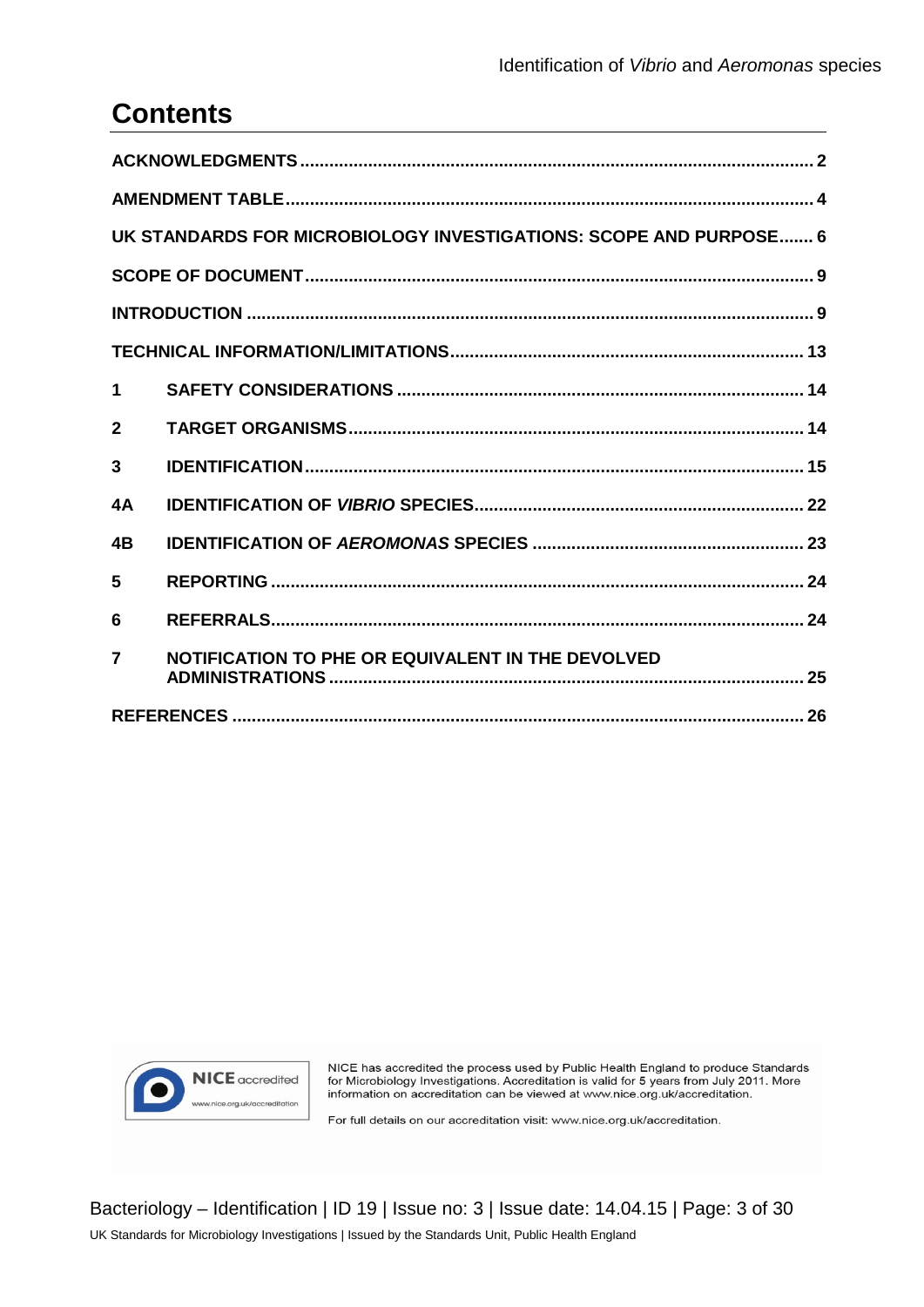# **Amendment Table**

Each SMI method has an individual record of amendments. The current amendments are listed on this page. The amendment history is available from [standards@phe.gov.uk.](mailto:standards@phe.gov.uk)

New or revised documents should be controlled within the laboratory in accordance with the local quality management system.

| Amendment No/Date.                           | 5/14.04.15                                                                                                                                                                 |
|----------------------------------------------|----------------------------------------------------------------------------------------------------------------------------------------------------------------------------|
| Issue no. discarded.                         | 2.2                                                                                                                                                                        |
| Insert Issue no.                             | 3                                                                                                                                                                          |
| Section(s) involved                          | <b>Amendment</b>                                                                                                                                                           |
| Whole document.                              | Hyperlinks updated to gov.uk.                                                                                                                                              |
| Page 2.                                      | Updated logos added.                                                                                                                                                       |
| Title Change.                                | The title has been updated to include Aeromonas<br>species.                                                                                                                |
| Scope of Document.                           | The scope has been updated to include<br>Aeromonas species.                                                                                                                |
|                                              | The taxonomy of Vibrio species has been updated.                                                                                                                           |
|                                              | Aeromonas species have been added into this<br>document.                                                                                                                   |
| Introduction.                                | More information has been added to the<br>Characteristics section. The medically important<br>species of Aeromonas and Vibrio are mentioned.                               |
|                                              | Section on Principles of Identification has been<br>updated to include the MALDI-TOF.                                                                                      |
| <b>Technical</b><br>Information/Limitations. | Addition of information regarding serology, oxidase<br>test, Gram stain, commercial identification systems<br>and differentiation between Aeromonas and Vibrio<br>species. |
| <b>Safety Considerations</b>                 | This section has been updated on the handling of<br>Aeromonas and Vibrio species as well as<br>laboratory acquired infections.                                             |
| Target Organisms.                            | The section on the Target organisms has been<br>updated and presented clearly for both organisms.                                                                          |
| Identification.                              | Updates have been done on 3.2, 3.3 and 3.4 to<br>reflect standards in practice.                                                                                            |
|                                              | Section 3.4.2, 3.4.3 and 3.4.4 has been updated to<br>include Commercial Identification Systems,                                                                           |

Bacteriology – Identification | ID 19 | Issue no: 3 | Issue date: 14.04.15 | Page: 4 of 30

UK Standards for Microbiology Investigations | Issued by the Standards Unit, Public Health England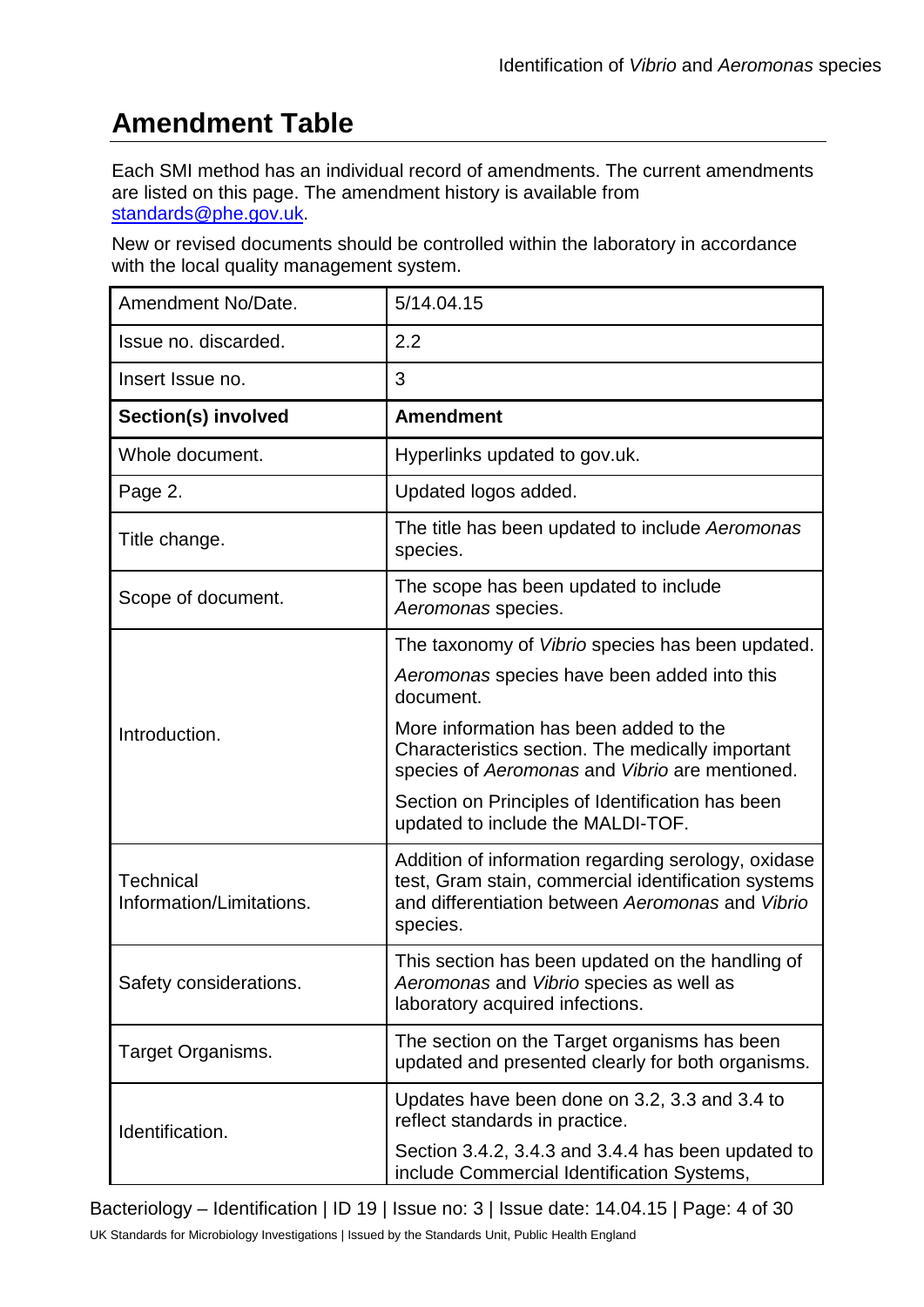|                                  | MALDI-TOF MS and NAATs with references.<br>Subsection 3.5 has been updated to include the<br>Rapid Molecular Methods.                                                                |
|----------------------------------|--------------------------------------------------------------------------------------------------------------------------------------------------------------------------------------|
| <b>Identification Flowchart.</b> | Modification of flowchart for identification of Vibrio<br>species has been done for easy guidance. A new<br>flowchart for identification of Aeromonas species<br>has also been done. |
| Reporting.                       | Subsections 5.3, 5.5 and 5.6 have been updated<br>to reflect the information required on reporting<br>practice.                                                                      |
| Referral.                        | The addresses of the reference laboratories have<br>been updated.                                                                                                                    |
| References.                      | Some references updated.                                                                                                                                                             |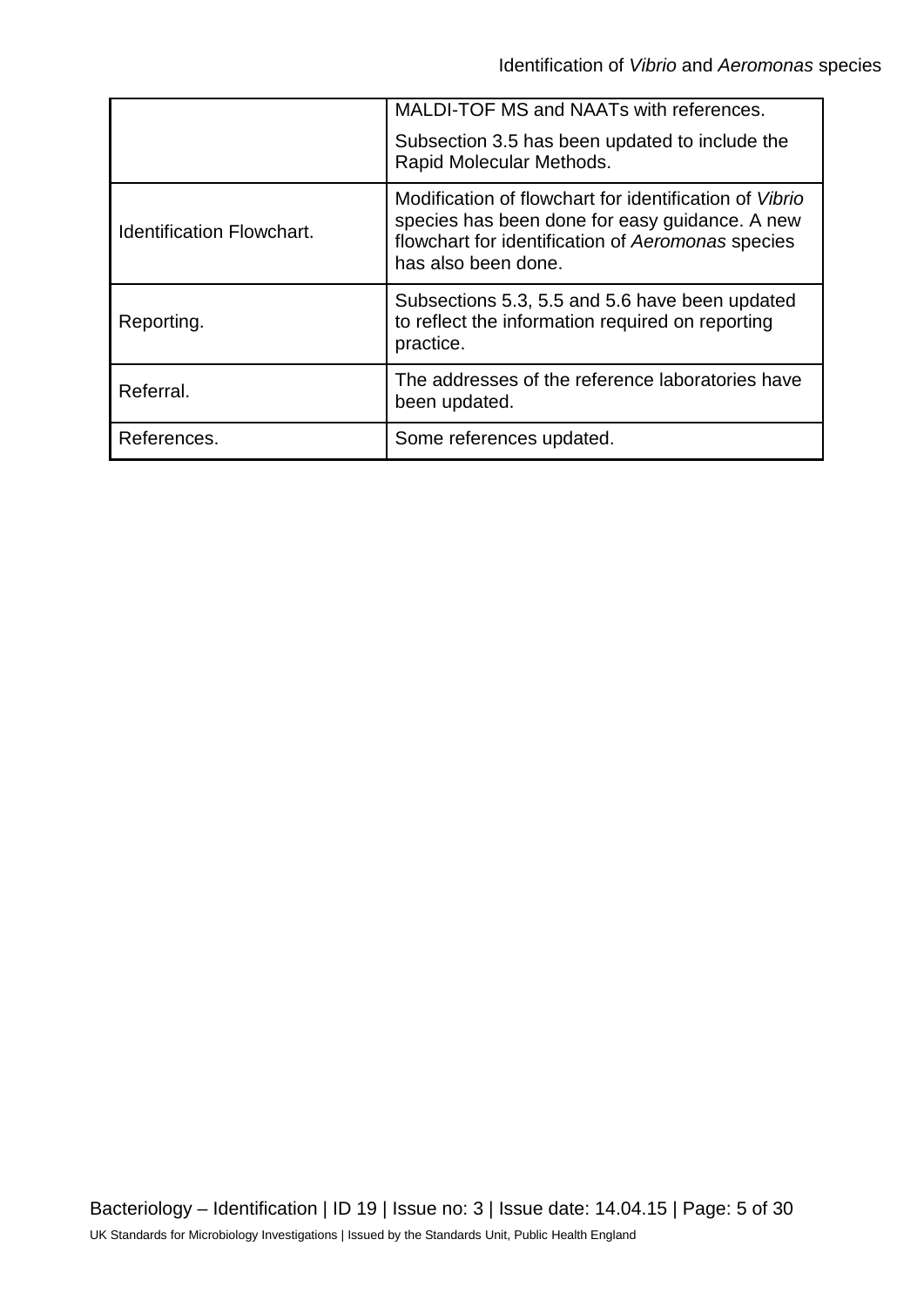# UK Standards for Microbiology Investigations<sup>[#](#page-0-0)</sup>: **Scope and Purpose**

# **Users of SMIs**

- SMIs are primarily intended as a general resource for practising professionals operating in the field of laboratory medicine and infection specialties in the UK
- SMIs provide clinicians with information about the available test repertoire and the standard of laboratory services they should expect for the investigation of infection in their patients, as well as providing information that aids the electronic ordering of appropriate tests
- SMIs provide commissioners of healthcare services with the appropriateness and standard of microbiology investigations they should be seeking as part of the clinical and public health care package for their population

### **Background to SMIs**

SMIs comprise a collection of recommended algorithms and procedures covering all stages of the investigative process in microbiology from the pre-analytical (clinical syndrome) stage to the analytical (laboratory testing) and post analytical (result interpretation and reporting) stages.

Syndromic algorithms are supported by more detailed documents containing advice on the investigation of specific diseases and infections. Guidance notes cover the clinical background, differential diagnosis, and appropriate investigation of particular clinical conditions. Quality guidance notes describe laboratory processes which underpin quality, for example assay validation.

Standardisation of the diagnostic process through the application of SMIs helps to assure the equivalence of investigation strategies in different laboratories across the UK and is essential for public health surveillance, research and development activities.

# **Equal Partnership Working**

 $\overline{a}$ 

SMIs are developed in equal partnership with PHE, NHS, Royal College of Pathologists and professional societies.

The list of participating societies may be found at [https://www.gov.uk/uk-standards-for](https://www.gov.uk/uk-standards-for-microbiology-investigations-smi-quality-and-consistency-in-clinical-laboratories)[microbiology-investigations-smi-quality-and-consistency-in-clinical-laboratories.](https://www.gov.uk/uk-standards-for-microbiology-investigations-smi-quality-and-consistency-in-clinical-laboratories) Inclusion of a logo in an SMI indicates participation of the society in equal partnership and support for the objectives and process of preparing SMIs. Nominees of professional societies are members of the Steering Committee and Working Groups which develop SMIs. The views of nominees cannot be rigorously representative of the members of their nominating organisations nor the corporate views of their organisations. Nominees act as a conduit for two way reporting and dialogue. Representative views are sought through the consultation process.

SMIs are developed, reviewed and updated through a wide consultation process.

<sup>#</sup> Microbiology is used as a generic term to include the two GMC-recognised specialties of Medical Microbiology (which includes Bacteriology, Mycology and Parasitology) and Medical Virology.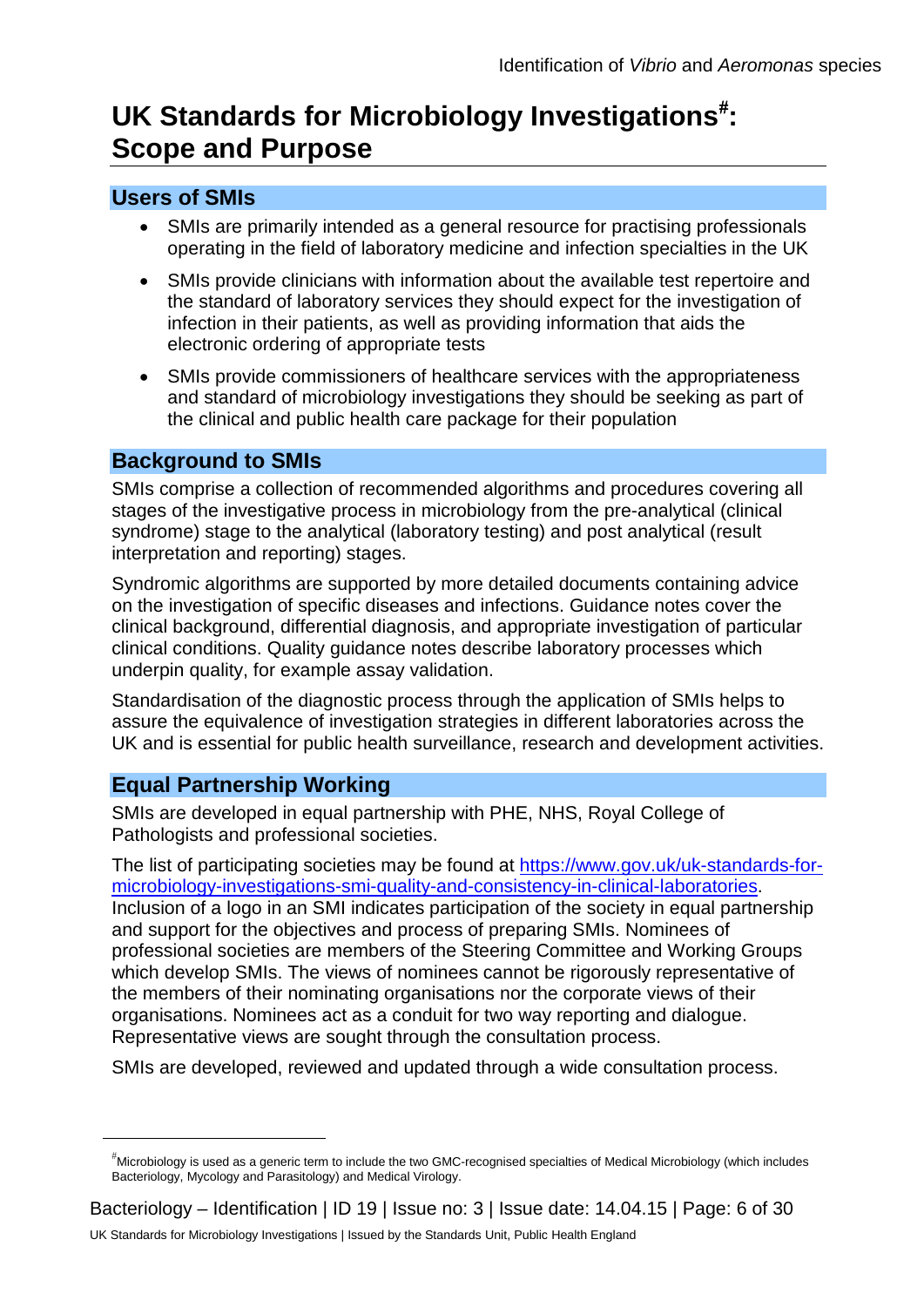#### **Quality Assurance**

NICE has accredited the process used by the SMI Working Groups to produce SMIs. The accreditation is applicable to all guidance produced since October 2009. The process for the development of SMIs is certified to ISO 9001:2008.

SMIs represent a good standard of practice to which all clinical and public health microbiology laboratories in the UK are expected to work. SMIs are NICE accredited and represent neither minimum standards of practice nor the highest level of complex laboratory investigation possible. In using SMIs, laboratories should take account of local requirements and undertake additional investigations where appropriate. SMIs help laboratories to meet accreditation requirements by promoting high quality practices which are auditable. SMIs also provide a reference point for method development.

The performance of SMIs depends on competent staff and appropriate quality reagents and equipment. Laboratories should ensure that all commercial and in-house tests have been validated and shown to be fit for purpose. Laboratories should participate in external quality assessment schemes and undertake relevant internal quality control procedures.

### **Patient and Public Involvement**

The SMI Working Groups are committed to patient and public involvement in the development of SMIs. By involving the public, health professionals, scientists and voluntary organisations the resulting SMI will be robust and meet the needs of the user. An opportunity is given to members of the public to contribute to consultations through our open access website.

### **Information Governance and Equality**

PHE is a Caldicott compliant organisation. It seeks to take every possible precaution to prevent unauthorised disclosure of patient details and to ensure that patient-related records are kept under secure conditions.

The development of SMIs are subject to PHE Equality objectives [https://www.gov.uk/government/organisations/public-health-england/about/equality](https://www.gov.uk/government/organisations/public-health-england/about/equality-and-diversity)[and-diversity.](https://www.gov.uk/government/organisations/public-health-england/about/equality-and-diversity) The SMI Working Groups are committed to achieving the equality objectives by effective consultation with members of the public, partners, stakeholders and specialist interest groups.

### **Legal Statement**

Whilst every care has been taken in the preparation of SMIs, PHE and any supporting organisation, shall, to the greatest extent possible under any applicable law, exclude liability for all losses, costs, claims, damages or expenses arising out of or connected with the use of an SMI or any information contained therein. If alterations are made to an SMI, it must be made clear where and by whom such changes have been made.

The evidence base and microbial taxonomy for the SMI is as complete as possible at the time of issue. Any omissions and new material will be considered at the next review. These standards can only be superseded by revisions of the standard, legislative action, or by NICE accredited guidance.

SMIs are Crown copyright which should be acknowledged where appropriate.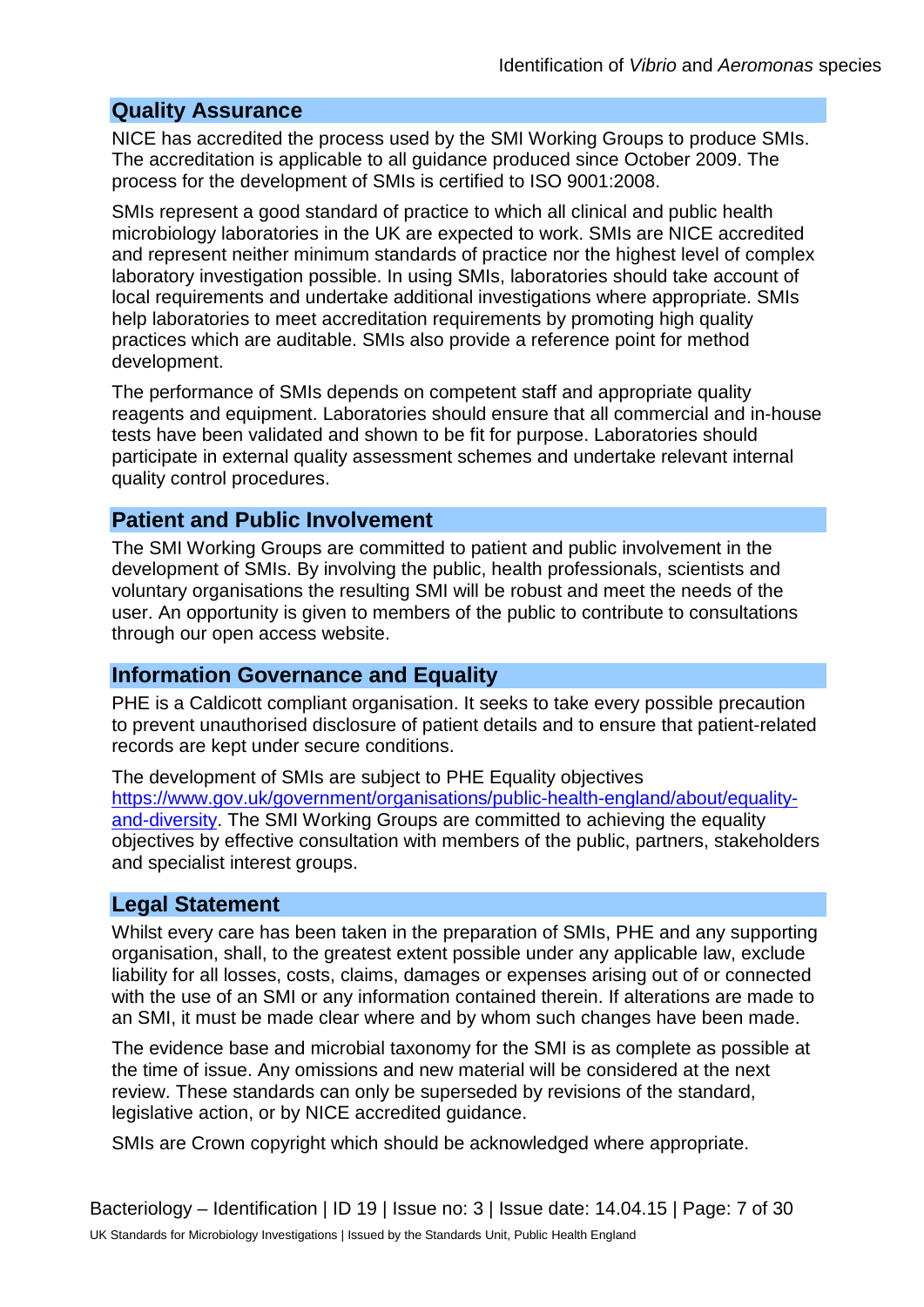# **Suggested Citation for this Document**

Public Health England. (2015). Identification of *Vibrio* and *Aeromonas* species. UK Standards for Microbiology Investigations. ID 19 Issue 3. [https://www.gov.uk/uk](https://www.gov.uk/uk-standards-for-microbiology-investigations-smi-quality-and-consistency-in-clinical-laboratories)[standards-for-microbiology-investigations-smi-quality-and-consistency-in-clinical](https://www.gov.uk/uk-standards-for-microbiology-investigations-smi-quality-and-consistency-in-clinical-laboratories)**[laboratories](https://www.gov.uk/uk-standards-for-microbiology-investigations-smi-quality-and-consistency-in-clinical-laboratories)**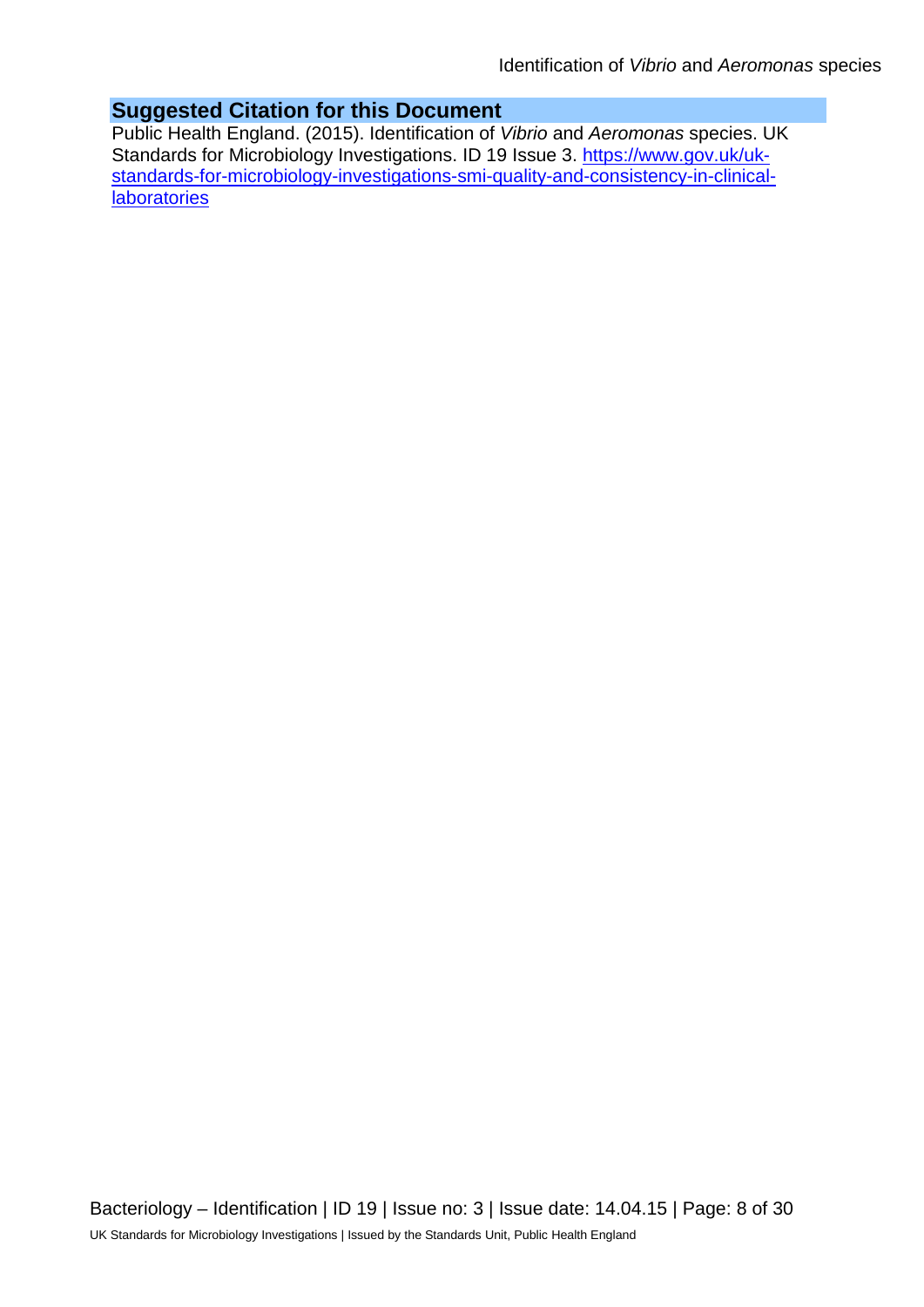# **Scope of Document**

This SMI describes the identification of *Vibrio* and *Aeromonas* species.

This SMI should be used in conjunction with other SMIs.

# **Introduction**

# **Taxonomy**

The genus *Vibrio* is a member of the family Vibrionaceae and consists of 103 recognised species. Twelve species have been reclassified to other genera within the family<sup>1</sup>. Currently, only 10 species of the genus *Vibrio* have been incriminated in gastrointestinal and extra-intestinal diseases in man; the most important of these being *Vibrio cholerae*, the cause of cholera.

The genus *Aeromonas* now belongs to the family Aeromonadaceae (which is currently made up of *Oceanimonas, Aeromonas, Tolumonas, Zobellella* and *Oceanisphaera*) after being relocated from the family Vibrionaceae because they were not closely related to the vibrios upon phylogenetic analyses. The current classification of the genus *Aeromonas* is based on DNA-DNA hybridisation and 16S rDNA relatedness. It consists of 31 recognised species and 12 subspecies<sup>2</sup>. Of these, only 17 are currently known to cause infections in humans ranging from gastroenteritis to wound infections and septicaemia. They are *A. aquariorum, A. bestiarum, A*. *caviae*, *A. diversa, A. fluvialis, A. hydrophila, A. jandaei, A. media, A. popoffii*, *A. salmonicida,* A. sanarellii, A. schubertii, A. sobria, A. taiwanensis, A. tecta, A. trota and A. veronii<sup>3-5</sup>.

# **Characteristics**

# *Vibrio* **species**

*Vibrio* species are straight or curved Gram negative non-spore forming rods, 0.5- 0.8µm wide x 1.4-2.6µm long in size. They all grow at 20°C and most at 30°C. On blood agar, colonies are greyish and circular, 2-3mm in diameter and colonies on thiosulphate citrate bile salt sucrose (TCBS) agar are either yellow or green. *Vibrio* species are facultative anaerobes and are motile by polar flagellum with sheaths. *V. cholerae* has a single polar flagellum with sheath. Some species, such as *V. parahaemolyticus* and *V. alginolyticus*, have both a single polar flagellum with sheath and thin flagella projecting in all directions, and the other species, such as *Aliivibrio fischeri* (formerly known as *V. fischeri*), have tufts of polar flagella with sheath. They are also mesophilic and chemoorganotrophic, and have a facultatively fermentative metabolism<sup>6</sup>.

All members of the genus *Vibrio*, with the exceptions of *V. metschnikovii* and V. gazogenes (non-human), are oxidase positive and reduce nitrates to nitrites<sup>7</sup>. They are usually sensitive to the vibriostatic agent O129 (2, 4-diamino-6, 7 diisopropylpteridine phosphate-150µg disc). Growth is stimulated by sodium ions (halophilic) - the concentration required is reflected in the salinity of their natural environment. V. cholerae (the causative agent of cholera) is not halophilic<sup>7</sup>.

*Vibrio* species are sea-dwelling organisms, and some species have been known to cause fatal infections in humans. In humans, *Vibrio* species has been isolated from stool, vomitus, blood, or wound infections<sup>8,9</sup>.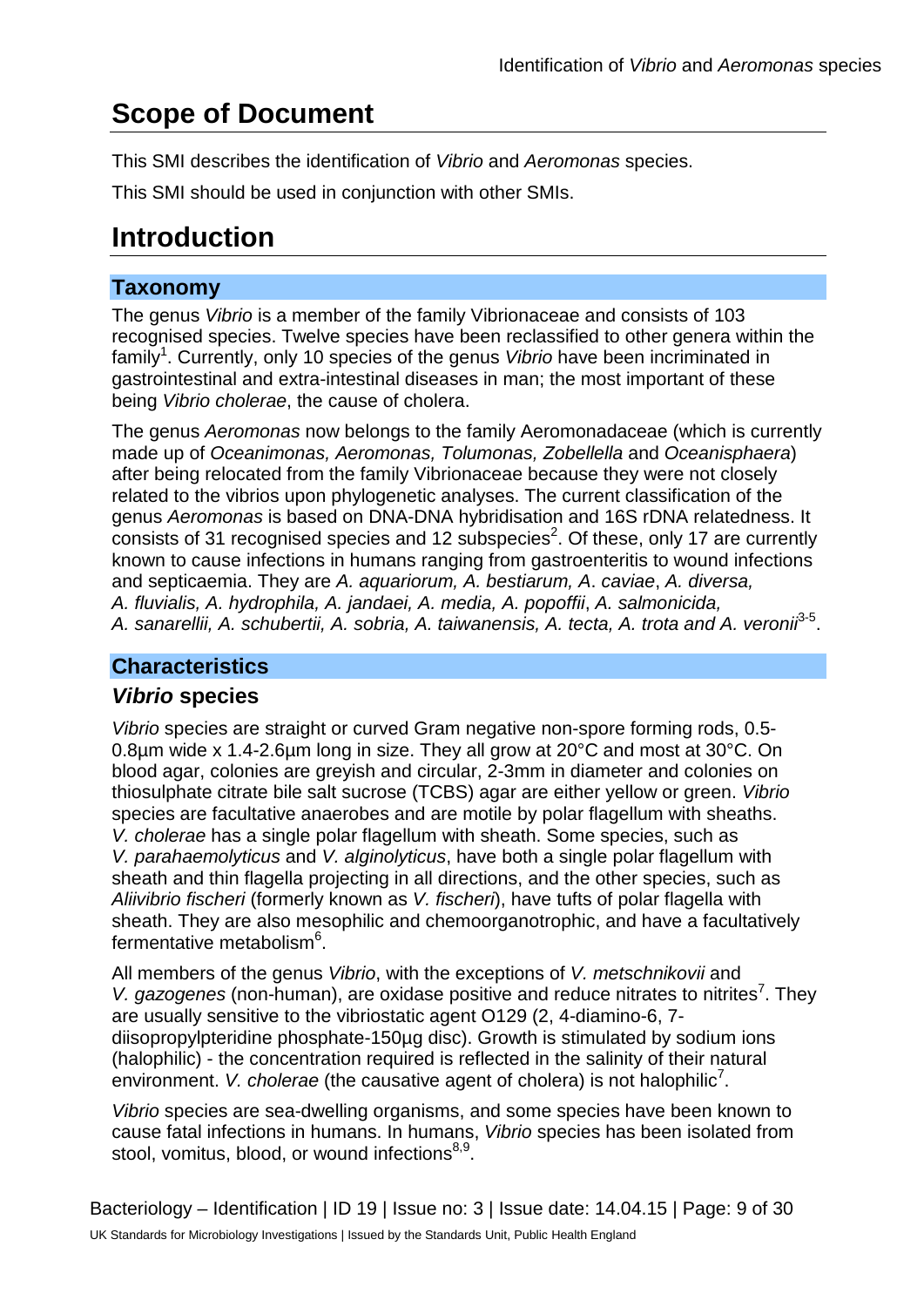The type species is *V. chloerae*.

#### **The medically important** *Vibrio* **species are:**

#### *V***.** *cholerae*

Cells are comma shaped gram negative, non-spore forming rods. The bacterium is 1- 3µm x 0.5-0.8µm and is motile. It has a single polar flagellum. They grow at several temperatures - 4°C, 20°C, 30°C and 35 – 37°C. On blood agar, colonies are strongly haemolytic except for strains of the classical biotype of *V. cholerae*, which are nonhaemolytic. On TCBS agar, colonies are yellow and at least 2 mm in diameter after 18  $-24$ hr incubation<sup>10</sup>.

*Vibrio cholerae* can be serogrouped into 155 groups on the basis of somatic O antigens. Serogroups O1 (classical and El Tor biotypes) and O139 are primarily responsible for cholera outbreaks. Epidemic strains of *V. cholerae* O1 can be differentiated into El Tor and classical biotypes, which are further subdivided into Inaba, Ogawa and Hikojima subtypes. Worldwide, *V. cholerae* El Tor is currently the predominant biotype and Ogawa the predominant subtype. Strains not belonging to serogroup O1 are generally referred to as *V. cholerae* non-O1 and can still cause illness in humans. In 1993 an outbreak of epidemic cholera began in Bengal caused by a new serogroup of non-O1 *V. cholerae*<sup>11</sup>. Although initial isolates of this serogroup (O139) were resistant to vibriostatic agent O129, recently isolated strains are sensitive<sup>11</sup>.

*V. cholerae* O1 depends on the detection of the O1 antigen on the surface of the bacterium, and therefore does not identify *V. cholerae* O139 strains.

*V. cholerae* O1 classical biotype is Voges-Proskauer (VP) negative and is sensitive to polymyxin (50 IU disc). *V. cholerae* O1 El Tor biotype is VP positive and is resistant to polymyxin<sup>12</sup>. They are oxidase positive, reduce nitrates, grow at  $40^{\circ}$ C, as well as utilize sucrose,  $\alpha$ -ketoglutarate and also grow in the absence of Na<sup>+</sup>. These distinguish them from other species of *Vibrio*10.

The source of some outbreaks have been linked with contaminated shellfish, including raw oysters and crabs<sup>8</sup>.

#### *V. parahaemolyticus*

They have similar characteristics to the *V. cholerae.* However on TCBS agar, colonies are green and at least 2 mm in diameter after 18 – 24hr incubation.

*V. parahaemolyticus* is also associated with the Kanagawa phenomenon, in which strains isolated from human hosts (clinical isolates) are haemolytic on blood agar plates, while those isolated from non-human sources are non-haemolytic.

They are also catalase and oxidase positive. They do not ferment sucrose.

*V. parahaemolyticus* may spread into humans orally via contaminated food, particularly molluscs such as oysters leading to the development of acute gastroenteritis with diarrhoea<sup>8</sup>.

#### *V. vulnificus*

They have similar characteristics to the *V. cholerae*. However on TCBS agar, colonies are green and at least 2mm in diameter after 18 – 24hr incubation.

They are also catalase and oxidase positive. They give variable results for sucrose fermentation although are usually negative.

Bacteriology – Identification | ID 19 | Issue no: 3 | Issue date: 14.04.15 | Page: 10 of 30 UK Standards for Microbiology Investigations | Issued by the Standards Unit, Public Health England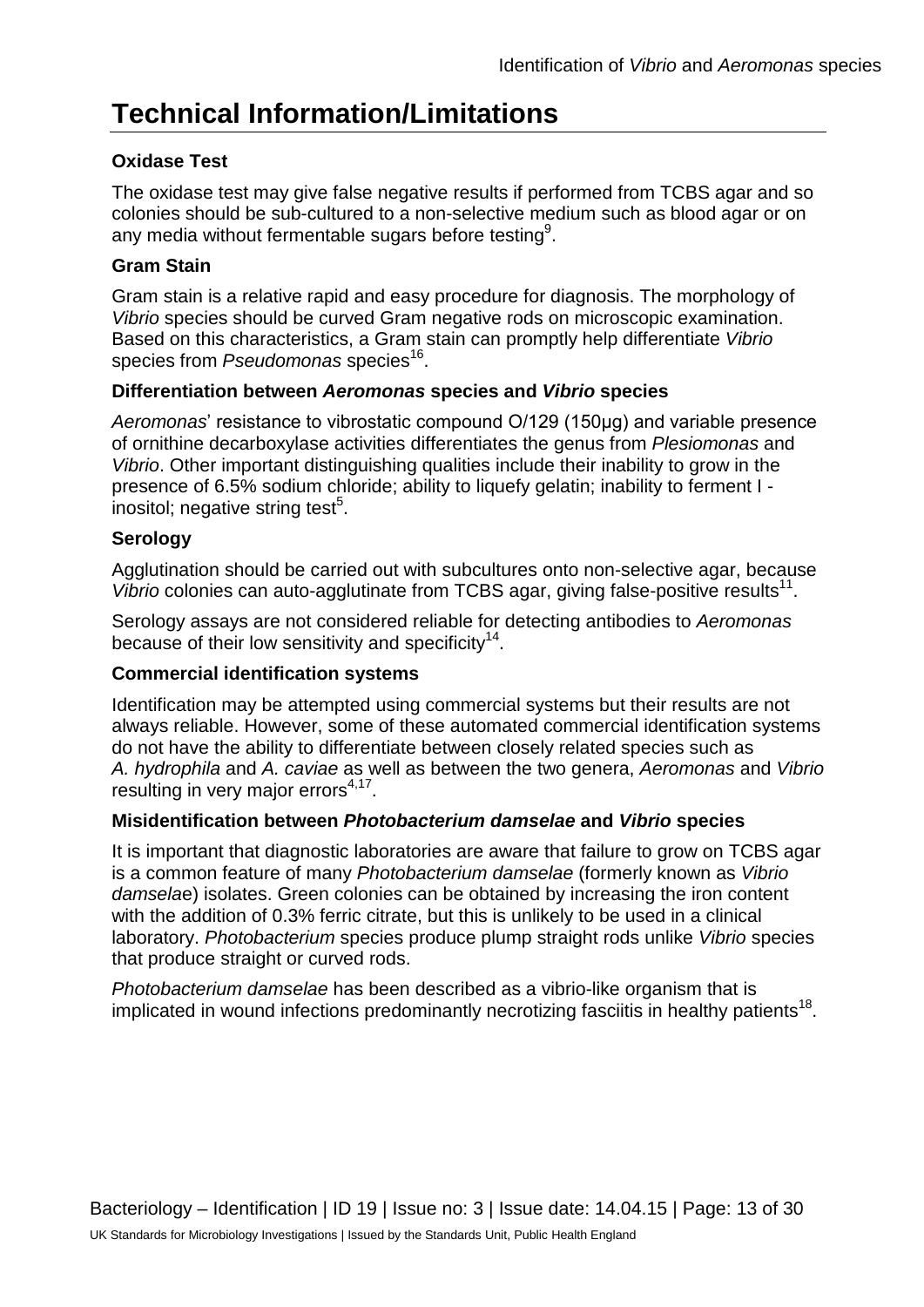### **Suggested Citation for this Document**

Public Health England. (2015). Identification of Vibrio and Aeromonas species. UK Standards for Microbiology Investigations. ID 19 Issue 3. https://www.gov.uk/ukstandards-for-microbiology-investigations-smi-quality-and-consistency-in-clinicallaboratories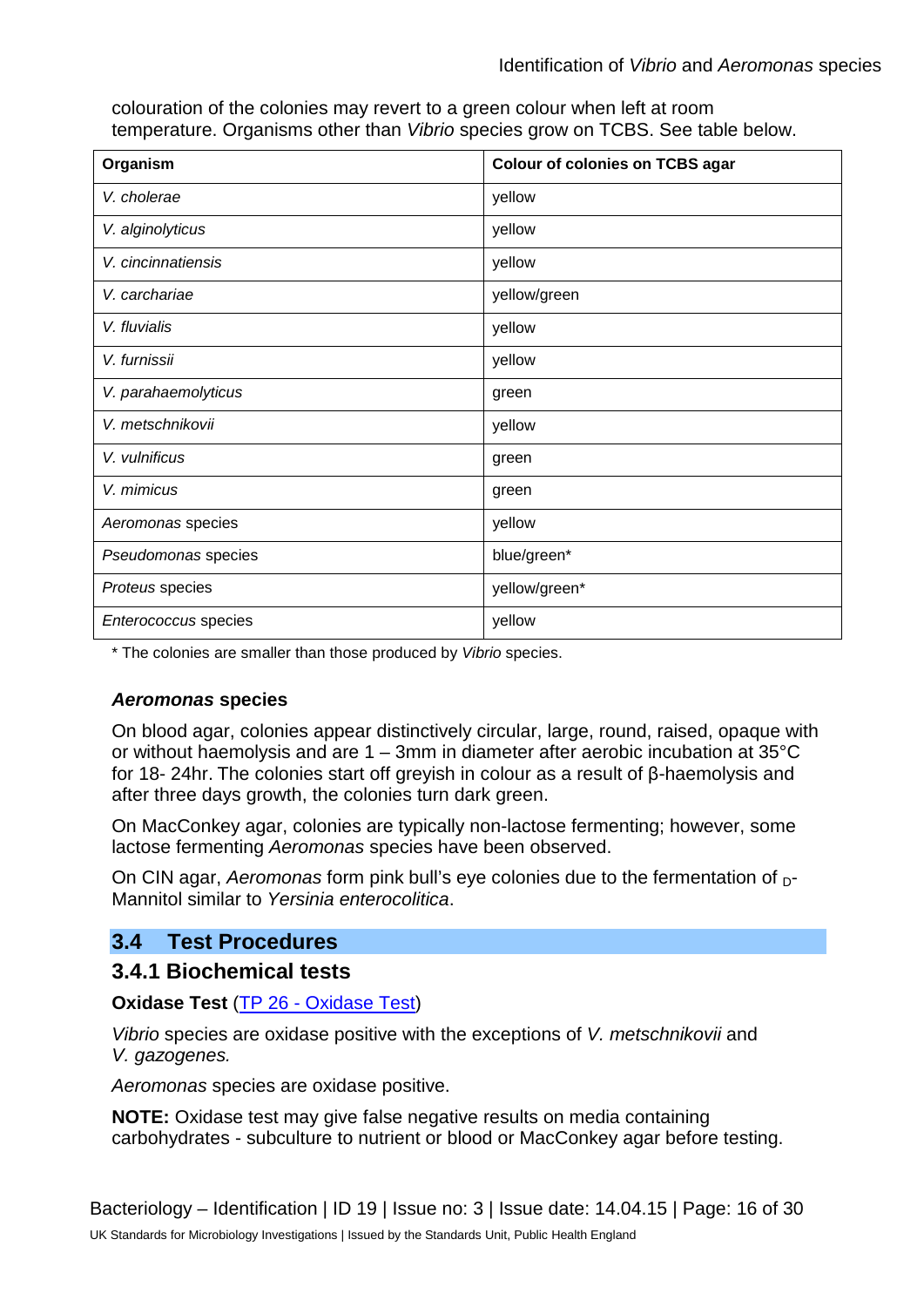### **Quality Assurance**

NICE has accredited the process used by the SMI Working Groups to produce SMIs. The accreditation is applicable to all guidance produced since October 2009. The process for the development of SMIs is certified to ISO 9001:2008.

SMIs represent a good standard of practice to which all clinical and public health microbiology laboratories in the UK are expected to work. SMIs are NICE accredited and represent neither minimum standards of practice nor the highest level of complex laboratory investigation possible. In using SMIs, laboratories should take account of local requirements and undertake additional investigations where appropriate. SMIs help laboratories to meet accreditation requirements by promoting high quality practices which are auditable. SMIs also provide a reference point for method development.

The performance of SMIs depends on competent staff and appropriate quality reagents and equipment. Laboratories should ensure that all commercial and in-house tests have been validated and shown to be fit for purpose. Laboratories should participate in external quality assessment schemes and undertake relevant internal quality control procedures.

### **Patient and Public Involvement**

The SMI Working Groups are committed to patient and public involvement in the development of SMIs. By involving the public, health professionals, scientists and voluntary organisations the resulting SMI will be robust and meet the needs of the user. An opportunity is given to members of the public to contribute to consultations through our open access website.

#### **Information Governance and Equality**

PHE is a Caldicott compliant organisation. It seeks to take every possible precaution to prevent unauthorised disclosure of patient details and to ensure that patient-related records are kept under secure conditions.

The development of SMIs are subject to PHE Equality objectives https://www.gov.uk/government/organisations/public-health-england/about/equalityand-diversity. The SMI Working Groups are committed to achieving the equality objectives by effective consultation with members of the public, partners, stakeholders and specialist interest groups.

#### **Legal Statement**

Whilst every care has been taken in the preparation of SMIs, PHE and any supporting organisation, shall, to the greatest extent possible under any applicable law, exclude liability for all losses, costs, claims, damages or expenses arising out of or connected with the use of an SMI or any information contained therein. If alterations are made to an SMI, it must be made clear where and by whom such changes have been made.

The evidence base and microbial taxonomy for the SMI is as complete as possible at the time of issue. Any omissions and new material will be considered at the next review. These standards can only be superseded by revisions of the standard, legislative action, or by NICE accredited quidance.

SMIs are Crown copyright which should be acknowledged where appropriate.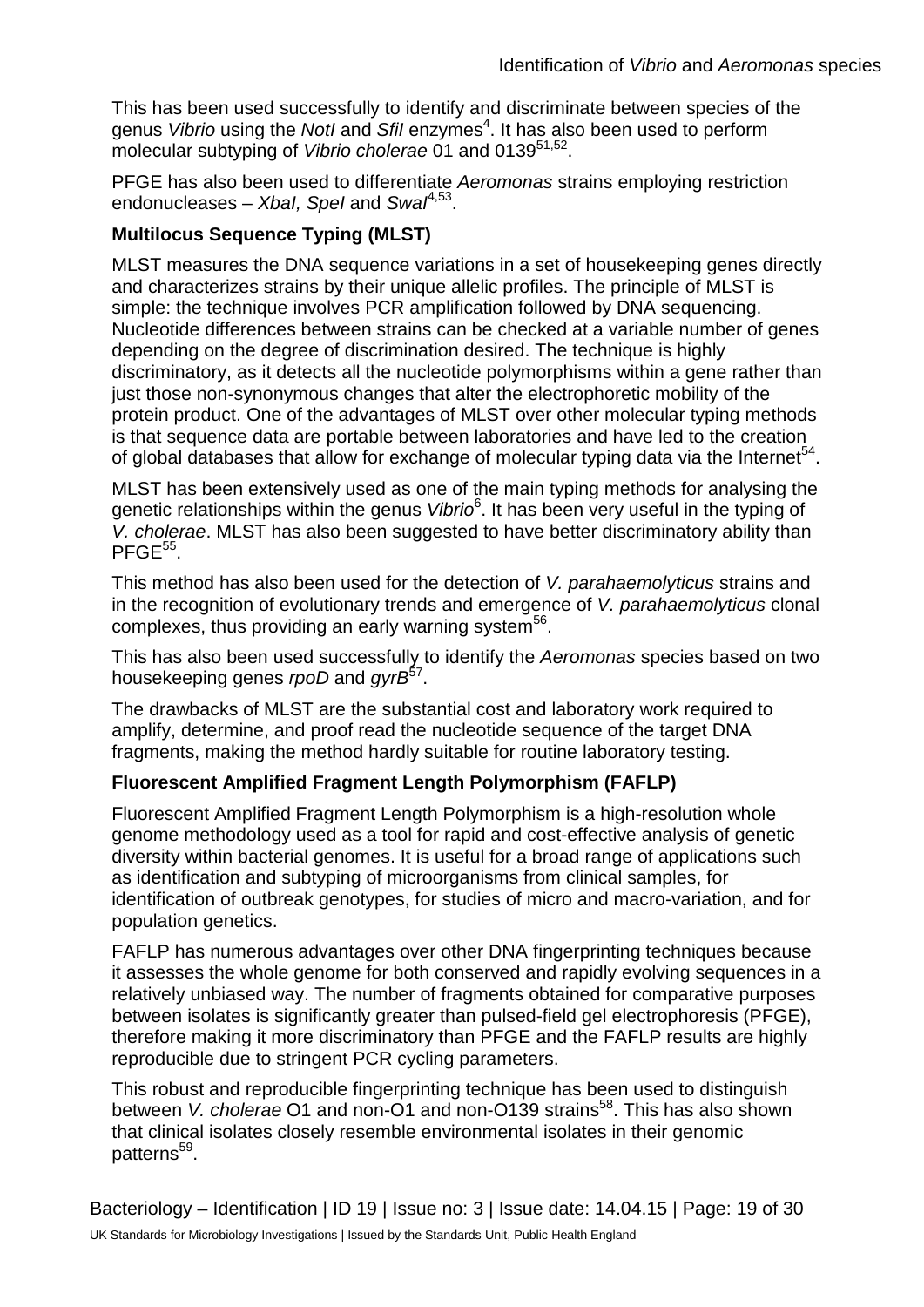# **UK Standards for Microbiology Investigations: Scope and Purpose**

### **Users of SMIs**

- x SMIs are primarily intended as a general resource for practising professionals operating in the field of laboratory medicine and infection specialties in the UK
- x SMIs provide clinicians with information about the available test repertoire and the standard of laboratory services they should expect for the investigation of infection in their patients, as well as providing information that aids the electronic ordering of appropriate tests
- x SMIs provide commissioners of healthcare services with the appropriateness and standard of microbiology investigations they should be seeking as part of the clinical and public health care package for their population

### **Background to SMIs**

SMIs comprise a collection of recommended algorithms and procedures covering all stages of the investigative process in microbiology from the pre-analytical (clinical syndrome) stage to the analytical (laboratory testing) and post analytical (result interpretation and reporting) stages.

Syndromic algorithms are supported by more detailed documents containing advice on the investigation of specific diseases and infections. Guidance notes cover the clinical background, differential diagnosis, and appropriate investigation of particular clinical conditions. Quality guidance notes describe laboratory processes which underpin quality, for example assay validation.

Standardisation of the diagnostic process through the application of SMIs helps to assure the equivalence of investigation strategies in different laboratories across the UK and is essential for public health surveillance, research and development activities.

# **Equal Partnership Working**

SMIs are developed in equal partnership with PHE, NHS, Royal College of Pathologists and professional societies.

The list of participating societies may be found at https://www.gov.uk/uk-standards-formicrobiology-investigations-smi-quality-and-consistency-in-clinical-laboratories. Inclusion of a logo in an SMI indicates participation of the society in equal partnership and support for the objectives and process of preparing SMIs. Nominees of professional societies are members of the Steering Committee and Working Groups which develop SMIs. The views of nominees cannot be rigorously representative of the members of their nominating organisations nor the corporate views of their organisations. Nominees act as a conduit for two way reporting and dialogue. Representative views are sought through the consultation process.

SMIs are developed, reviewed and updated through a wide consultation process.

Microbiology is used as a generic term to include the two GMC-recognised specialties of Medical Microbiology (which includes Bacteriology, Mycology and Parasitology) and Medical Virology.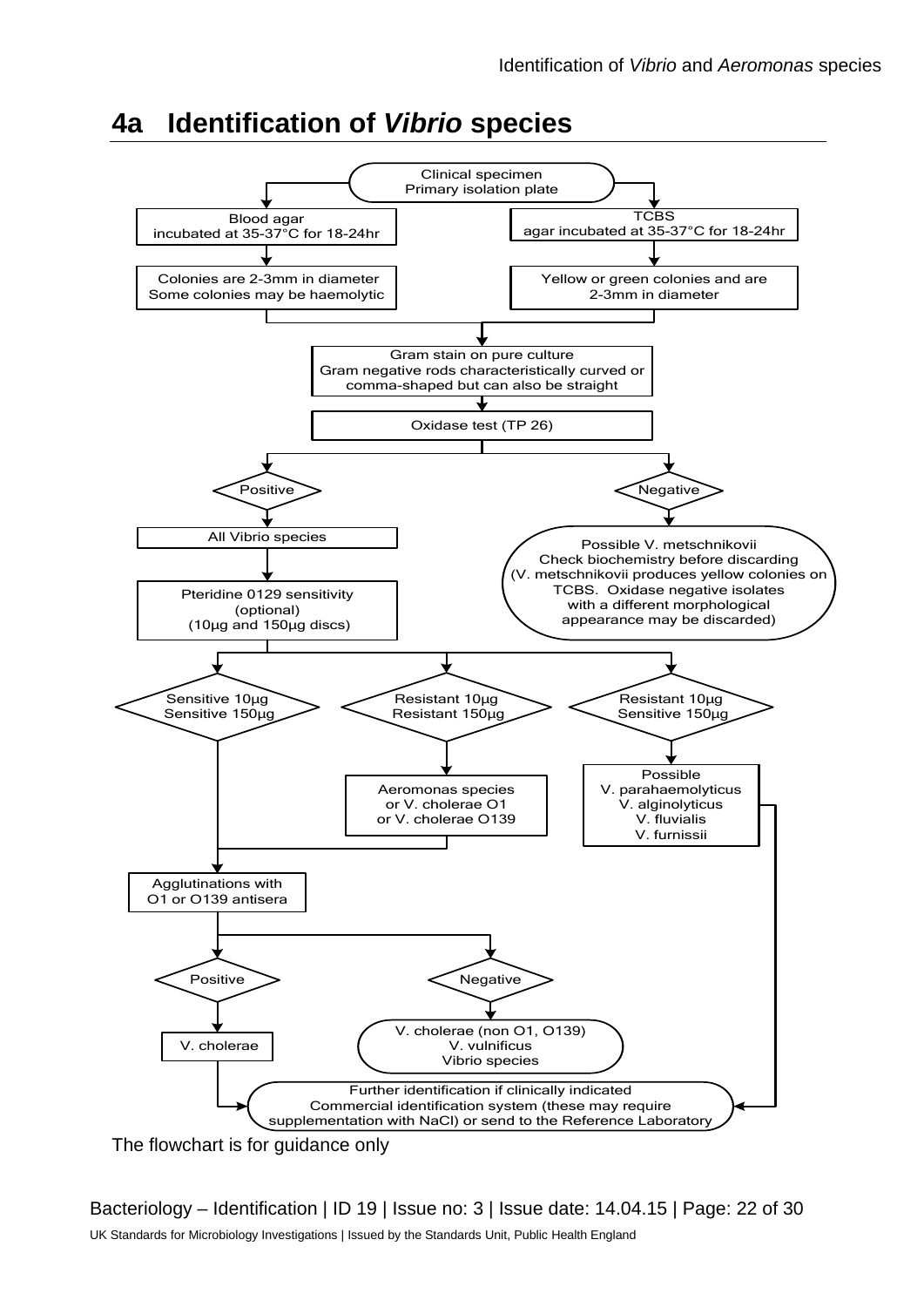# **Amendment Table**

Each SMI method has an individual record of amendments. The current amendments are listed on this page. The amendment history is available from standards@phe.gov.uk.

New or revised documents should be controlled within the laboratory in accordance with the local quality management system.

| Amendment No/Date.                           | 5/14.04.15                                                                                                                                                                 |
|----------------------------------------------|----------------------------------------------------------------------------------------------------------------------------------------------------------------------------|
| Issue no. discarded.                         | 2.2                                                                                                                                                                        |
| Insert Issue no.                             | 3                                                                                                                                                                          |
| Section(s) involved                          | <b>Amendment</b>                                                                                                                                                           |
| Whole document.                              | Hyperlinks updated to gov.uk.                                                                                                                                              |
| Page 2.                                      | Updated logos added.                                                                                                                                                       |
| Title Change.                                | The title has been updated to include Aeromonas<br>species.                                                                                                                |
| Scope of Document.                           | The scope has been updated to include<br>Aeromonas species.                                                                                                                |
|                                              | The taxonomy of Vibrio species has been updated.                                                                                                                           |
|                                              | Aeromonas species have been added into this<br>document.                                                                                                                   |
| Introduction.                                | More information has been added to the<br>Characteristics section. The medically important<br>species of Aeromonas and Vibrio are mentioned.                               |
|                                              | Section on Principles of Identification has been<br>updated to include the MALDI-TOF.                                                                                      |
| <b>Technical</b><br>Information/Limitations. | Addition of information regarding serology, oxidase<br>test, Gram stain, commercial identification systems<br>and differentiation between Aeromonas and Vibrio<br>species. |
| <b>Safety Considerations</b>                 | This section has been updated on the handling of<br>Aeromonas and Vibrio species as well as<br>laboratory acquired infections.                                             |
| Target Organisms.                            | The section on the Target organisms has been<br>updated and presented clearly for both organisms.                                                                          |
| Identification.                              | Updates have been done on 3.2, 3.3 and 3.4 to<br>reflect standards in practice.                                                                                            |
|                                              | Section 3.4.2, 3.4.3 and 3.4.4 has been updated to<br>include Commercial Identification Systems,                                                                           |

Bacteriology - Identification | ID 19 | Issue no: 3 | Issue date: 14.04.15 | Page: 4 of 30

UK Standards for Microbiology Investigations | Issued by the Standards Unit, Public Health England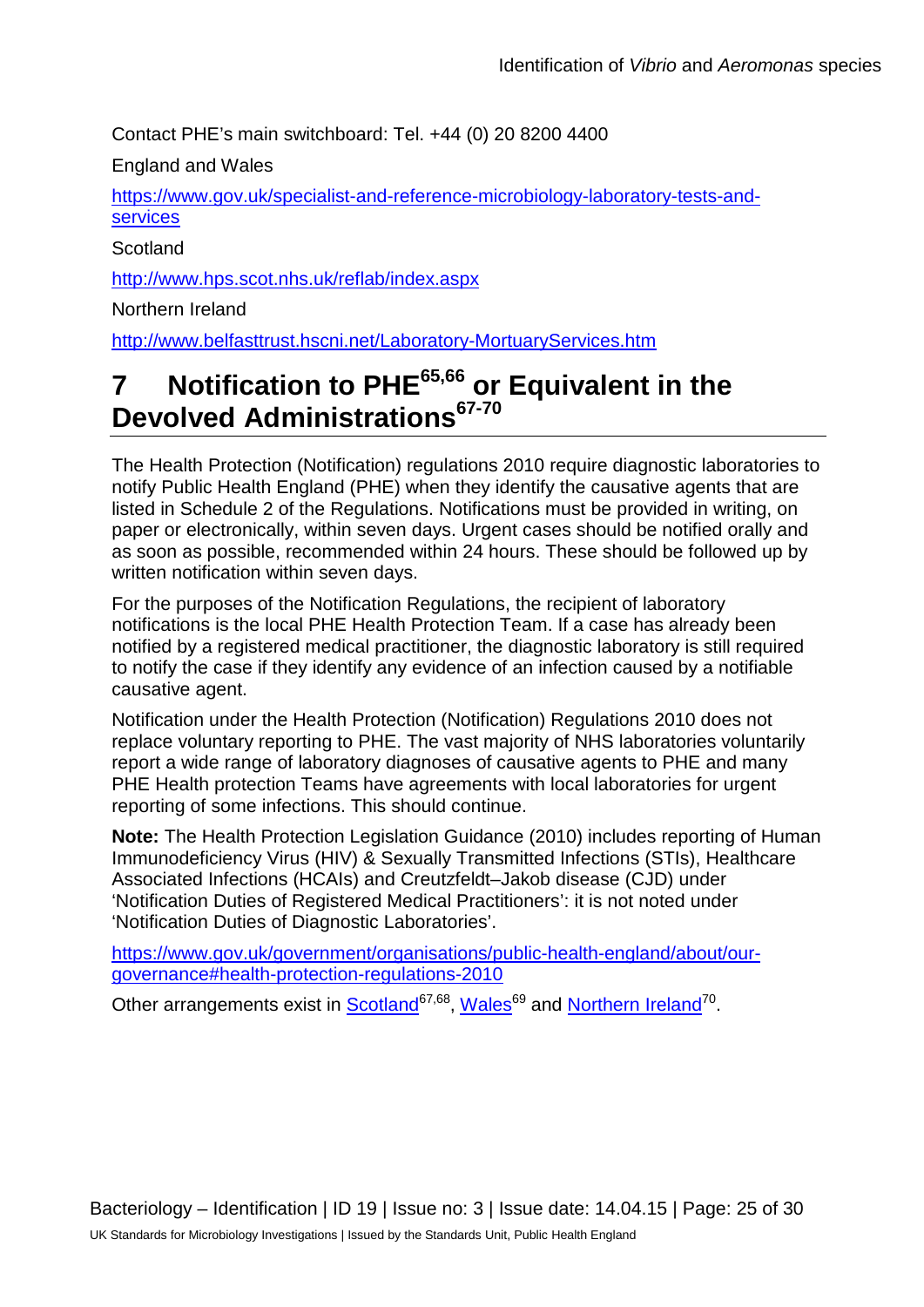# **Acknowledgments**

UK Standards for Microbiology Investigations (SMIs) are developed under the auspices of Public Health England (PHE) working in partnership with the National Health Service (NHS), Public Health Wales and with the professional organisations whose logos are displayed below and listed on the website https://www.gov.uk/ukstandards-for-microbiology-investigations-smi-quality-and-consistency-in-clinicallaboratories. SMIs are developed, reviewed and revised by various working groups which are overseen by a steering committee (see https://www.gov.uk/government/groups/standards-for-microbiology-investigationssteering-committee).

The contributions of many individuals in clinical, specialist and reference laboratories who have provided information and comments during the development of this document are acknowledged. We are grateful to the Medical Editors for editing the medical content.

For further information please contact us at:

Standards Unit **Microbiology Services Public Health England** 61 Colindale Avenue London NW9 5EQ E-mail: standards@phe.gov.uk

Website: https://www.gov.uk/uk-standards-for-microbiology-investigations-smi-qualityand-consistency-in-clinical-laboratories

PHE Publications gateway number: 2015013

UK Standards for Microbiology Investigations are produced in association with:

Logos correct at time of publishing.

Bacteriology - Identification | ID 19 | Issue no: 3 | Issue date: 14.04.15 | Page: 2 of 30 UK Standards for Microbiology Investigations | Issued by the Standards Unit, Public Health England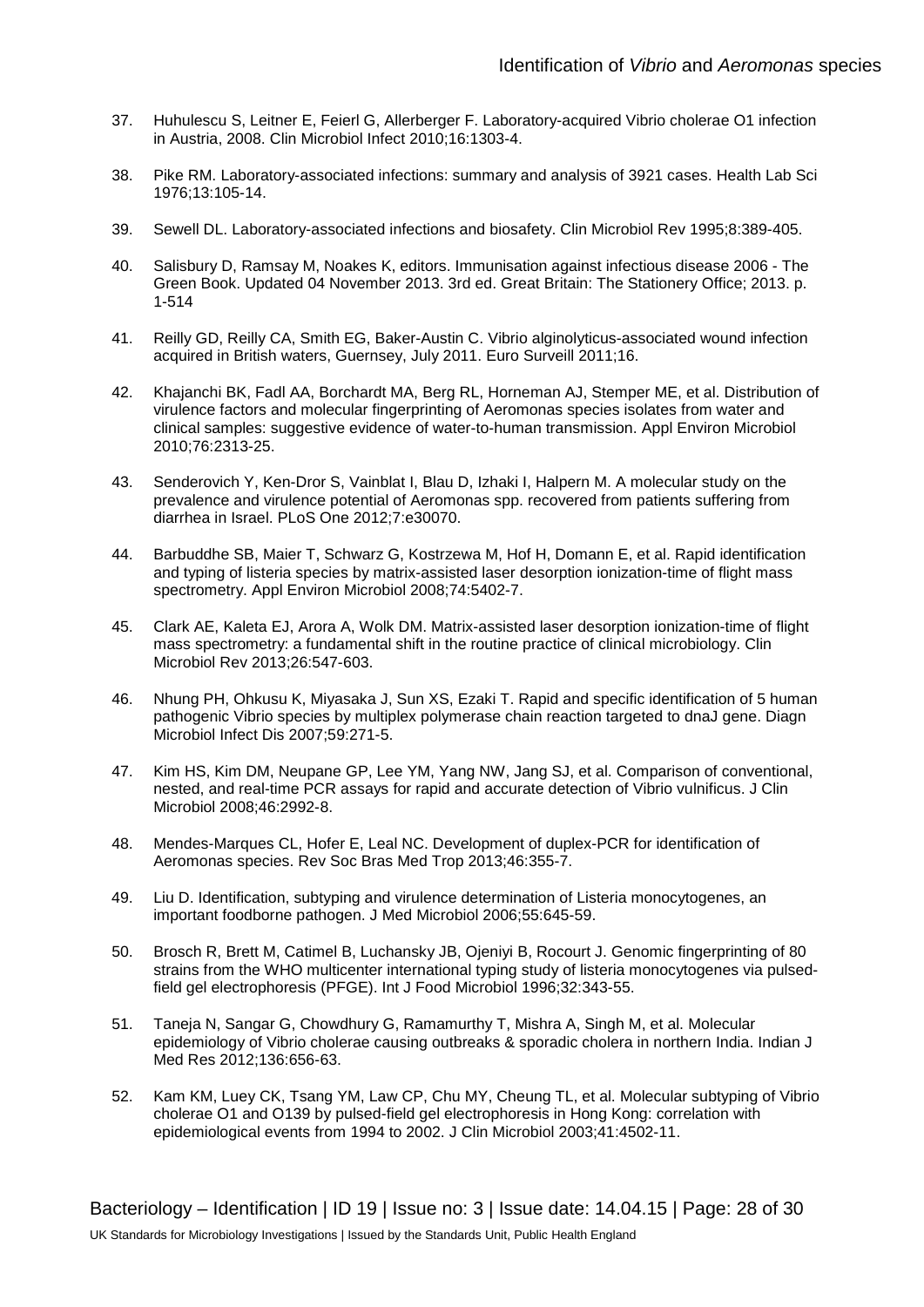- 53. Talon D, Dupont MJ, Lesne J, Thouverez M, Michel-Briand Y. Pulsed-field gel electrophoresis as an epidemiological tool for clonal identification of Aeromonas hydrophila. J Appl Bacteriol 1996;80:277-82.
- 54. Feil EJ, Spratt BG. Recombination and the population structures of bacterial pathogens. Annu Rev Microbiol 2001;55:561-90.
- 55. Kotetishvili M, Stine OC, Chen Y, Kreger A, Sulakvelidze A, Sozhamannan S, et al. Multilocus sequence typing has better discriminatory ability for typing Vibrio cholerae than does pulsed-field gel electrophoresis and provides a measure of phylogenetic relatedness. J Clin Microbiol 2003;41:2191-6.
- 56. Gonzalez-Escalona N, Martinez-Urtaza J, Romero J, Espejo RT, Jaykus LA, DePaola A. Determination of molecular phylogenetics of Vibrio parahaemolyticus strains by multilocus sequence typing. J Bacteriol 2008;190:2831-40.
- 57. Soler L, Yanez MA, Chacon MR, Aguilera-Arreola MG, Catalan V, Figueras MJ, et al. Phylogenetic analysis of the genus Aeromonas based on two housekeeping genes. Int J Syst Evol Microbiol 2004;54:1511-9.
- 58. Thompson FL, Thompson CC, Vicente AC, Theophilo GN, Hofer E, Swings J. Genomic diversity of clinical and environmental Vibrio cholerae strains isolated in Brazil between 1991 and 2001 as revealed by fluorescent amplified fragment length polymorphism analysis. J Clin Microbiol 2003;41:1946-50.
- 59. Singh DV, Matte MH, Matte GR, Jiang S, Sabeena F, Shukla BN, et al. Molecular analysis of Vibrio cholerae O1, O139, non-O1, and non-O139 strains: clonal relationships between clinical and environmental isolates. Appl Environ Microbiol 2001;67:910-21.
- 60. Huys G, Coopman R, Janssen P, Kersters K. High-resolution genotypic analysis of the genus *Aeromonas* by AFLP fingerprinting. International Journal of Systematic Bacteriology 1996;46:572- 80.
- 61. Teh CS, Chua KH, Thong KL. Multiple-locus variable-number tandem repeat analysis of Vibrio cholerae in comparison with pulsed field gel electrophoresis and virulotyping. J Biomed Biotechnol 2010;2010:817190.
- 62. Kingombe CI, Huys G, Tonolla M, Albert MJ, Swings J, Peduzzi R, et al. PCR detection, characterization, and distribution of virulence genes in Aeromonas spp. Appl Environ Microbiol 1999;65:5293-302.
- 63. Heidelberg JF, Eisen JA, Nelson WC, Clayton RA, Gwinn ML, Dodson RJ, et al. DNA sequence of both chromosomes of the cholera pathogen Vibrio cholerae. Nature 2000;406:477-83.
- 64. Wang HC, Ko WC, Shu HY, Chen PL, Wang YC, Wu CJ. Genome Sequence of Aeromonas taiwanensis LMG 24683T, a Clinical Wound Isolate from Taiwan. Genome Announc 2014;2.
- 65. Public Health England. Laboratory Reporting to Public Health England: A Guide for Diagnostic Laboratories. 2013. p. 1-37.
- 66. Department of Health. Health Protection Legislation (England) Guidance. 2010. p. 1-112.
- 67. Scottish Government. Public Health (Scotland) Act. 2008 (as amended).
- 68. Scottish Government. Public Health etc. (Scotland) Act 2008. Implementation of Part 2: Notifiable Diseases, Organisms and Health Risk States. 2009.
- 69. The Welsh Assembly Government. Health Protection Legislation (Wales) Guidance. 2010.

Bacteriology – Identification | ID 19 | Issue no: 3 | Issue date: 14.04.15 | Page: 29 of 30 UK Standards for Microbiology Investigations | Issued by the Standards Unit, Public Health England